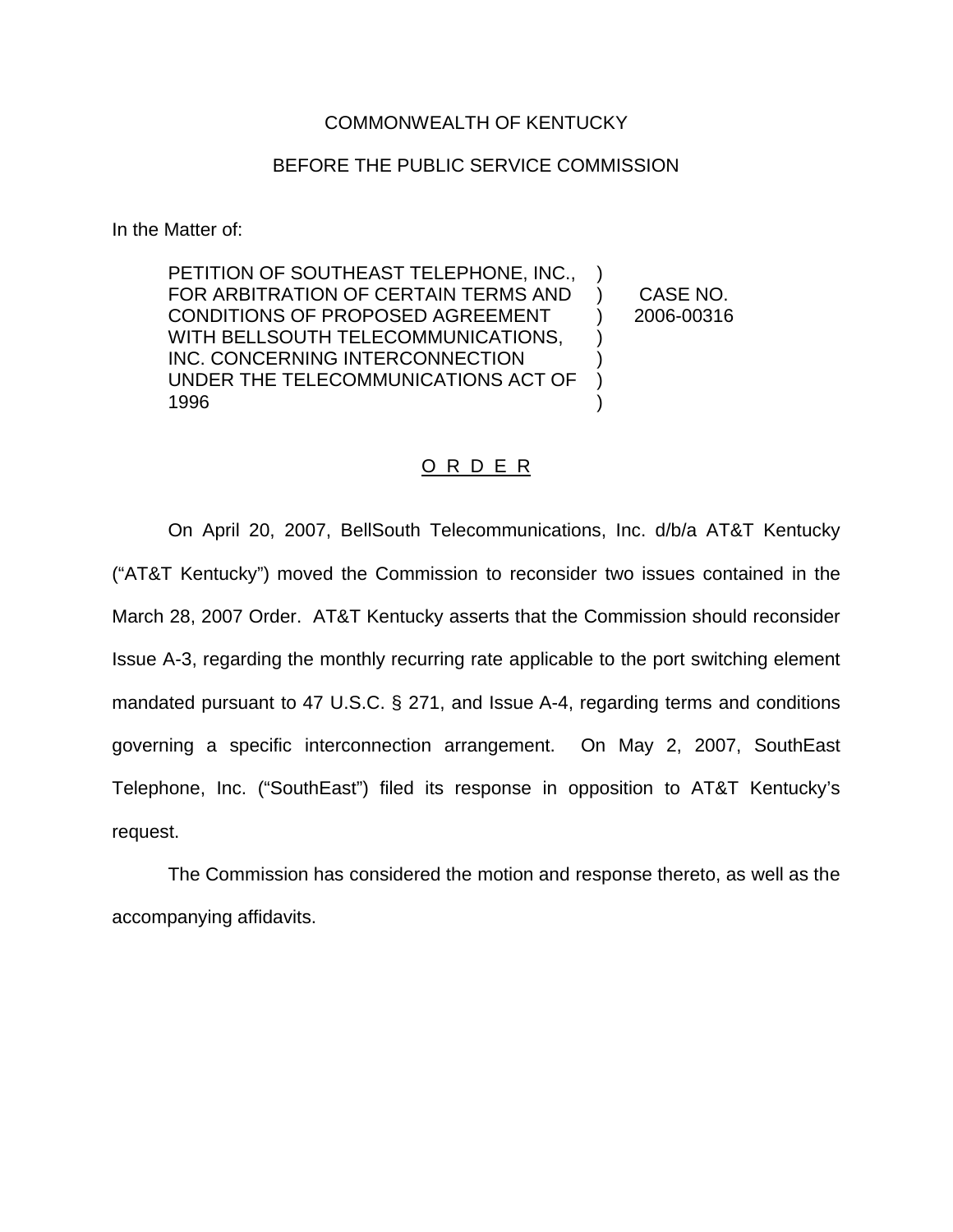# ISSUE A-3: WHAT MONTHLY RECURRING RATE SHOULD APPLY TO THE "PORT" COMPONENT OF THE PLATFORM COMBINATION?

AT&T Kentucky asks this Commission to hold its Order in abeyance pending the issuance of an opinion by the U.S. District Court for the Eastern District of Kentucky in a case involving the same parties.<sup>1</sup> In the alternative, AT&T Kentucky asks this Commission to grant rehearing to permit it to provide evidence demonstrating the market rate for the switching element required to be provided under 47 U.S.C. § 271. AT&T Kentucky contends that the Commission has no pricing jurisdiction over any elements provided under 47 U.S.C. § 271, but argues, in the alternative, that rates contained in agreements not on file with the Commission should be viewed as market rates established through arm's-length negotiations. In its motion for reconsideration, AT&T Kentucky has, for the first time, presented any evidence regarding an appropriate rate for the port component of the loop, switching, and transport elements that, by law, it must provide.

Whether this Commission has pricing authority over in-state facilities and functionalities provided pursuant to 47 U.S.C. § 271 is the subject of pending federal litigation. It is also the subject of this petition for rehearing as to Issue A-3. The Commission finds that rehearing of this issue should be granted for the purpose of placing this matter in abeyance pending a ruling by the United States District Court for the Eastern District of Kentucky.

<sup>&</sup>lt;sup>1</sup> BellSouth Telecommunications, Inc. v. Kentucky Public Service Commission and SouthEast Telephone, Inc., 06-cv-65-KKC.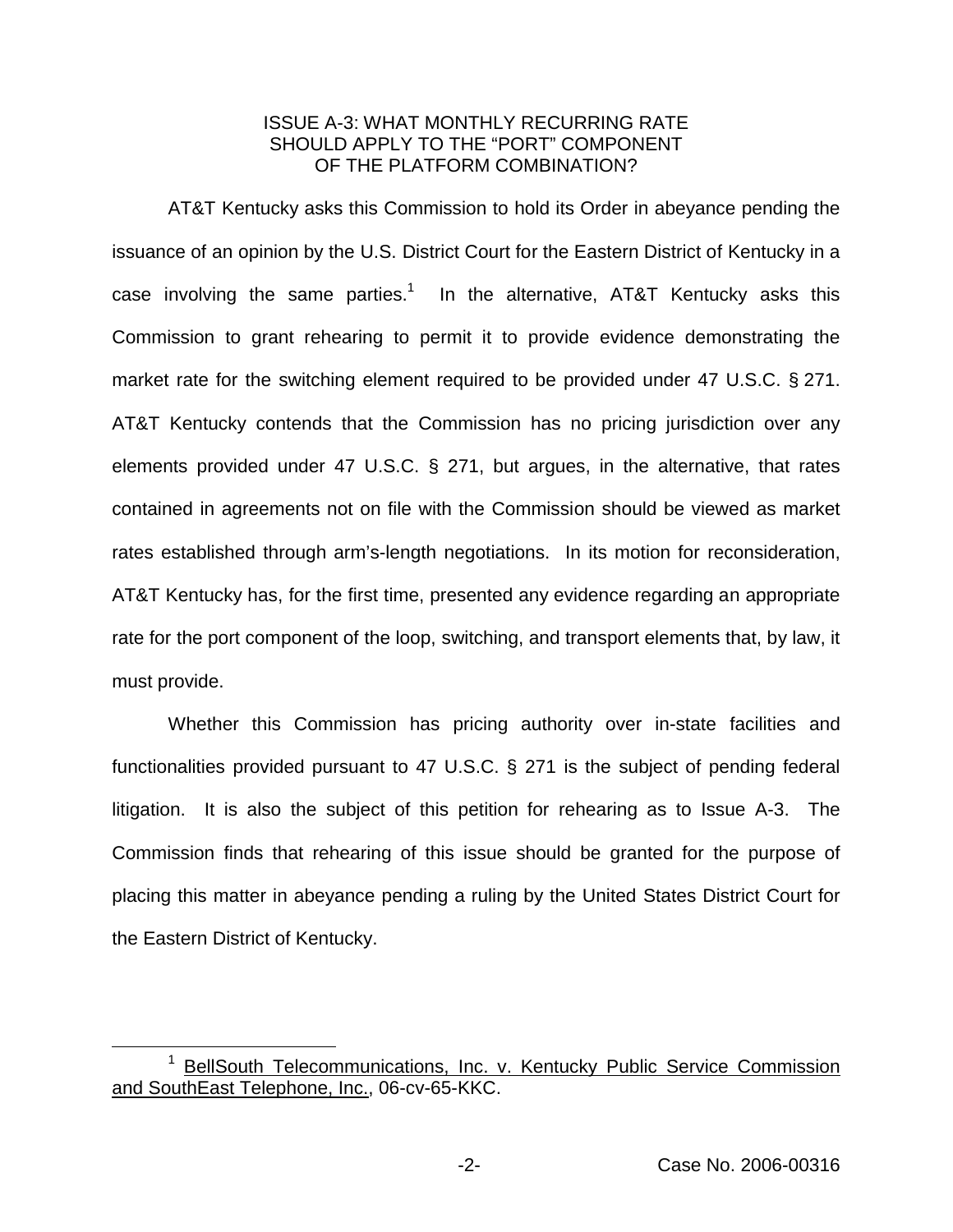# ISSUE A-4: WHAT RATES, TERMS, AND CONDITIONS SHOULD GOVERN AN INTERCONNECTION ARRANGEMENT IN WHICH BELLSOUTH'S OFFERING OF UNE-L INTERCONNECTED TO SOUTHEAST'S NETWORK AT AN "ADJACENT MEET POINT"?

AT&T Kentucky has sought rehearing of this issue to allow the Commission to consider a November 20, 2000 case from the Western District of Washington.<sup>2</sup> AT&T Kentucky argues that the Commission incorrectly required physical collocation of equipment beyond the premises of AT&T Kentucky's network in violation of 47 U.S.C. § 251(c)(6). However, as the Commission's March 28, 2007 Order specifies, the Commission addressed SouthEast's proposal regarding a specific interconnection arrangement. The Commission did not limit its discussion to collocation but, instead, described how the Telecommunications Act requires all incumbent local exchange carriers ("ILECs") to permit interconnection with the ILEC's network at any technically feasible point on rates, terms, and conditions that are just, reasonable, and nondiscriminatory.<sup>3</sup> Moreover, the Commission noted that, according to Federal Communications Commission ("FCC") rules, technically feasible methods of obtaining interconnection or access to unbundled network elements ("UNEs") include, but are not limited to, physical collocation and meet-point interconnection arrangements.<sup>4</sup>

<sup>&</sup>lt;sup>2</sup> US West Communications, Inc. v. American Telephone Technology, Inc., 2000 U.S. Dist. LEXIS 19046.

 $3$  March 28, 2007 Order at 8-9, quoting 47 U.S.C. § 251(c)(3).

 $4$  47 C.F.R. § 51.321(b).